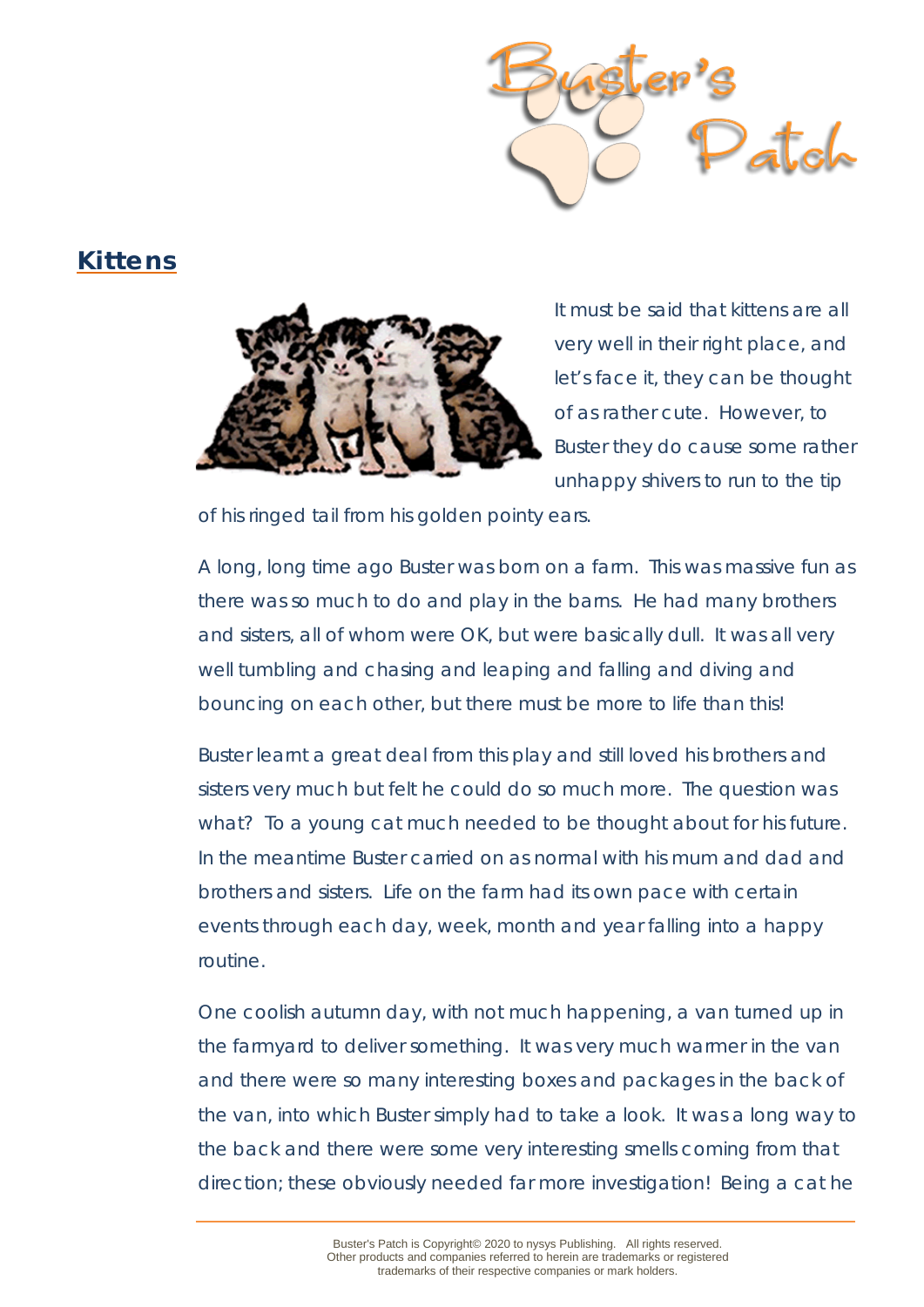could not read the print on the outside of the box, but it really smelt very good. Buster made a mental note that the funny squiggles on the box said to him "this stuff smells good" and a few moments later after breaking into the box, Buster added to his mental note "this stuff is really good to eat as well"! After invading several other boxes it is not clear that Buster could actually read 'LOCAL FRESH FISH', but he certainly understood the meaning.



After eating as much of the fish that he could manage he found a few blankets in the far back corner of the van and went over to sit on them. He set about the clean-up operation of his face, his legs, his body and lastly his tail.

Curling up in a smallish ball Buster decided to sleep off his delicious meal. It was at this point that Buster's day went seriously downhill.

Being at the very back of the van and behind many boxes the van driver did not see Buster, or the half-eaten damaged boxes. The driver just pulled down the van roller-door at the back and secured the lock. This woke Buster. He was in darkness and the blankets started to move about in rather a sick-making way!

Buster was worried. He started shouting but he was not heard because the van engine was making a lot of noise, not to mention the loud bangs from the wheels as they went across the holes in the road, and the very squeaky springs. This went on for ages and ages. Buster was feeling shattered by all this, not to mention a little sick after eating all the fish! Eventually the van came to a stop and the rattily van roller-door was pushed up. Buster is usually a very friendly cat but in this case he was not hanging around to meet the driver. He launched himself off the van tailgate, across a path, through a gate, into a garden and through a handy hole in the door of a shed. Buster was so fast the driver did not even see